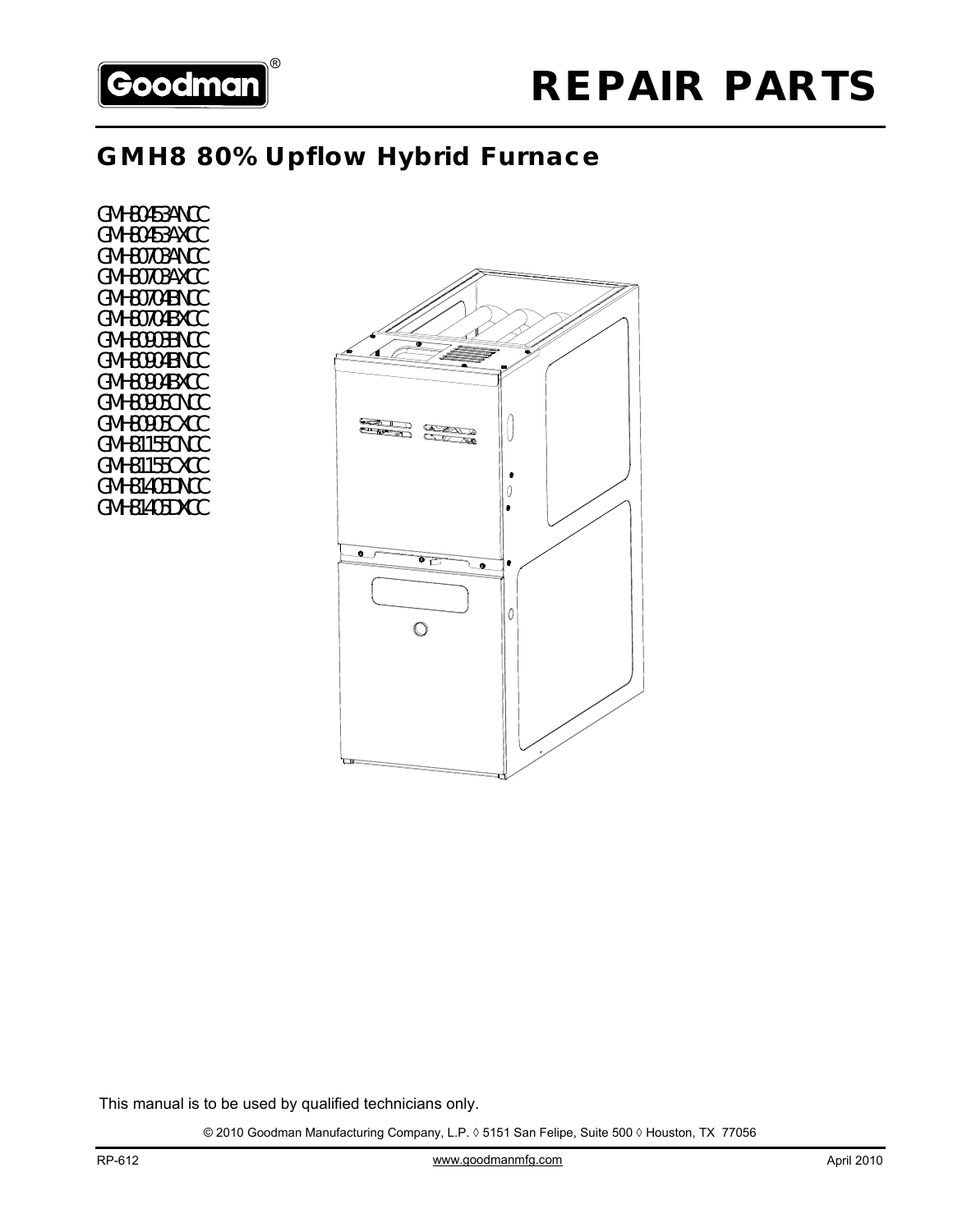### **Index**

| <b>Functional Parts List</b>  |  |
|-------------------------------|--|
| <b>Illustration and Parts</b> |  |

*Views shown are for parts illustrations only, not servicing procedures.*

#### AR - As Required NA - Not Available NS - Not Shown 00000000 - See Note QTY - Quantity Example (QTY 3) (If Quantity not shown, Quantity = 1) M - Model Example (M1) (If M Code not shown, then part is used on all Models) **Text Codes:**

#### **Expanded Model Nomenclature:**

 Example M1 - Model#1 M2 - Model#2 M3 - Model#3

Goodman Manufacturing Company, L.P. is not responsible for personal injury or property damage resulting from improper service. Review all service information before beginning repairs.

Warranty service must be performed by an authorized technician, using authorized factory parts. If service is required after the warranty expires, Goodman Manufacturing Company, L.P. also recommends contacting an authorized technician and using authorized factory parts.

Goodman Manufacturing Company, L.P. reserves the right to discontinue, or change at any time, specifications or designs without notice or without incurring obligations.

For assistance within the U.S.A. contact: Consumer Affairs Department Goodman Manufacturing Company, L.P. 7401 Security Way Houston, Texas 77040 877-254-4729-Telephone 713-863-2382-Facsimile

International Division International Division<br>Goodman Manufacturing Company, L.P. 7401 Security Way Houston, Texas 77040 713-861-2500-Telephone 713-863-2382-Facsimile For assistance outside the U.S.A. contact: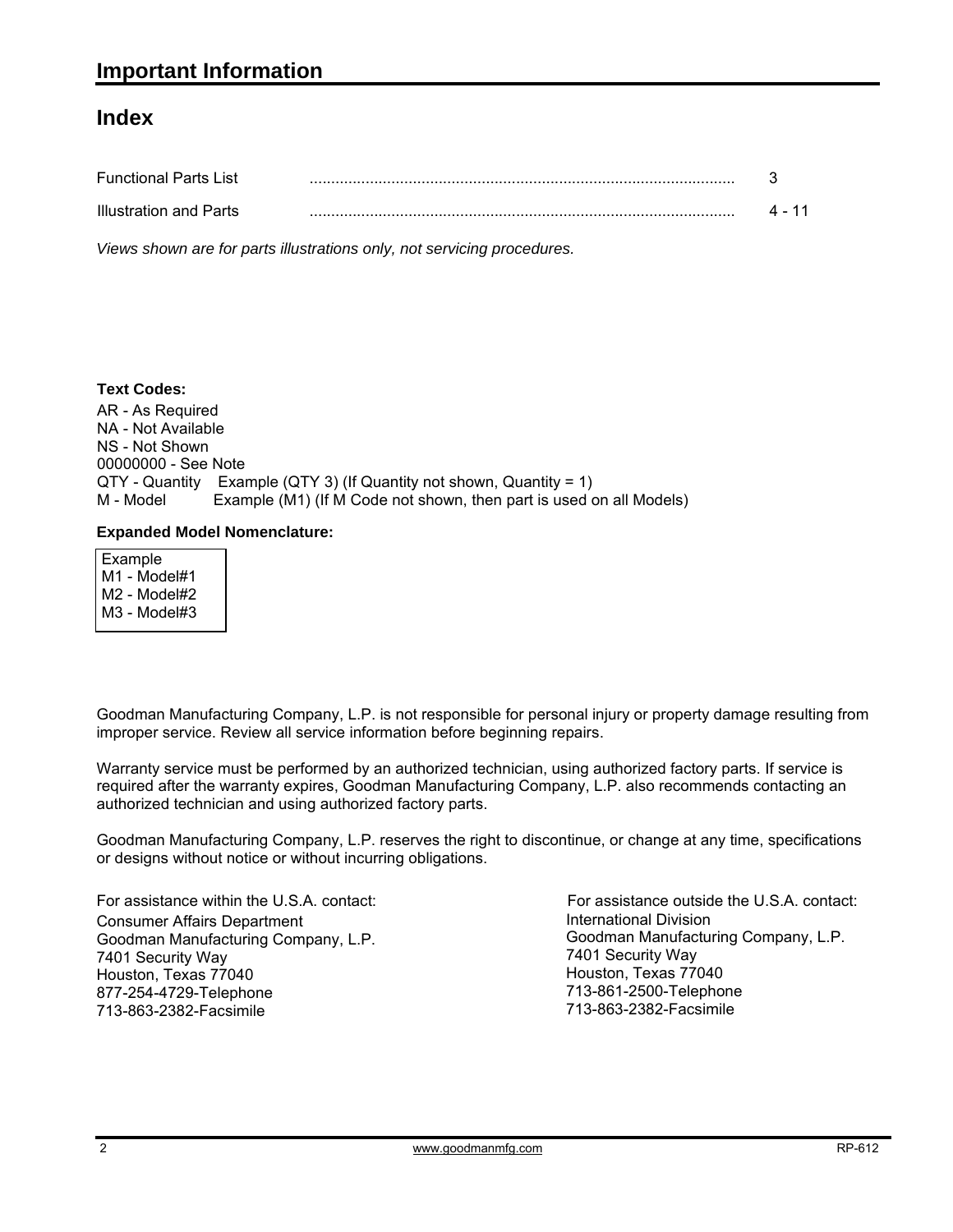### **Functional Parts**

| Part<br>No: | <b>Description:</b>                                                       |                                          |                             |
|-------------|---------------------------------------------------------------------------|------------------------------------------|-----------------------------|
|             |                                                                           | IO-359E                                  | INSTR, INSTALL & OPER       |
| 0131F00022  | BLOWER MOTOR 1/2 HP, 4 SP, 6 PL (M5, M6,<br>M8, M9, M10, M11, M12, M13)   | 0259F00050                               | KIT, WIRE HYBRID FURN       |
| 0131F00020  | BLOWER MOTOR 1/3 HP, 4 SP, 6 PL (M7)                                      |                                          | Expanded Model Nomenclature |
| 0131F00021  | BLOWER MOTOR 1/3HP, 4SP, 6PL (M1, M2,<br>M3, M4)                          | M1 - GMH80453ANCC<br>M2 - GMH80453AXCC   |                             |
| 20046618S   | BLOWER MOTOR 3/4 HP (M14, M15)                                            | M3 - GMH80703ANCC                        |                             |
| D6723311S   | BLOWER WHEEL (M14, M15)                                                   | M4 - GMH80703AXCC                        |                             |
| B1368047A   | BLOWER WHEEL 10 X 10 (M10, M11, M12,<br>M13)                              | M5 - GMH80704BNCC<br>M6 - GMH80704BXCC   |                             |
| B1368034S   | BLOWER WHEEL 10 X 6 (M1, M2, M3, M4)                                      | M7 - GMH80903BNCC                        |                             |
| B1368016S   | BLOWER WHEEL 10 X 8 (M5, M6, M8, M9)                                      | M8 - GMH80904BNCC                        |                             |
| B1368058S   | BLOWER WHEEL 10 X 8 (M7)                                                  | M9 - GMH80904BXCC                        |                             |
|             | CAP125000370RPS CAPACITOR 12.5/370V (M1, M2, M3, M4, M7)                  | M10 - GMH80905CNCC                       |                             |
|             | CAP200000440RPS CAPACITOR 20/370V (M5, M6, M8, M9, M10,<br>M11, M12, M13) | M11 - GMH80905CXCC<br>M12 - GMH81155CNCC |                             |
|             | CAP250000370RPS CAPACITOR 25/370V (M14, M15)                              | M13 - GMH81155CXCC                       |                             |
| 0130F00010  | <b>FLAME SENSOR</b>                                                       | M14 - GMH81405DNCC                       |                             |
| 0151M00014  | GAS VALVE - HONEYWELL 2-STAGE                                             | M15 - GMH81405DXCC                       |                             |
| PCBBF122S   | IGNITION BOARD, HSI INTEGRATED 2-STG                                      |                                          |                             |
| B4022700    | INSHOT BURNER ASSY 3" (QTY AR)                                            |                                          |                             |
| B1370818    | <b>INTERLOCK SWITCH</b>                                                   |                                          |                             |
| 10123529    | MANUAL RESET LIMIT (QTY 2)                                                |                                          |                             |
| 10716003    | ORIFICE (QTY AR)                                                          |                                          |                             |
| 0130F00041  | PRESSURE SWITCH (M12, M13)                                                |                                          |                             |
| 0130F00042  | PRESSURE SWITCH (M14, M15)                                                |                                          |                             |
| B1370179    | PRESSURE SWITCH (M5, M6, M7, M8, M9,<br>M10, M11)                         |                                          |                             |
| B1370158    | PRESSURE SWITCH -0.70" WC (M1, M2, M3,<br>M4)                             |                                          |                             |
| 20162903    | PRIMARY LIMIT - BLUE (M8, M9, M14, M15)                                   |                                          |                             |
| 0130F00038  | PRIMARY LIMIT - LT BLUE 120°                                              |                                          |                             |
| 0130F00036  | PRIMARY LIMIT - PINK (M12, M13)                                           |                                          |                             |
| 0130F00035  | PRIMARY LIMIT - PURPLE 220° (M1, M2)                                      |                                          |                             |
| 20162906    | PRIMARY LIMIT - WHITE (M3, M4, M5, M6,<br>M7, M10, M11)                   |                                          |                             |
| 0130F00008S | SINI IGNITOR                                                              |                                          |                             |
| B1141605    | TRANSFORMER 120V TO 24V, 40 VA                                            |                                          |                             |
| 0131M00002S | <b>VENT MOTOR</b>                                                         |                                          |                             |

#### **SPECIAL PARTS**

| 0259F00053     | <b>12-PIN WIRE HARNESS ASSY</b>  |
|----------------|----------------------------------|
| 0161F00007     | <b>GOODMAN NAMEPLATE</b>         |
| <b>HI-115B</b> | <b>HOMEOWNERS INSTRUCTIONS</b>   |
| 0259F00051     | <b>IGNITOR WIRE HARNESS ASSY</b> |
| $IO-669$       | INSTALL-HUMIDIFIER               |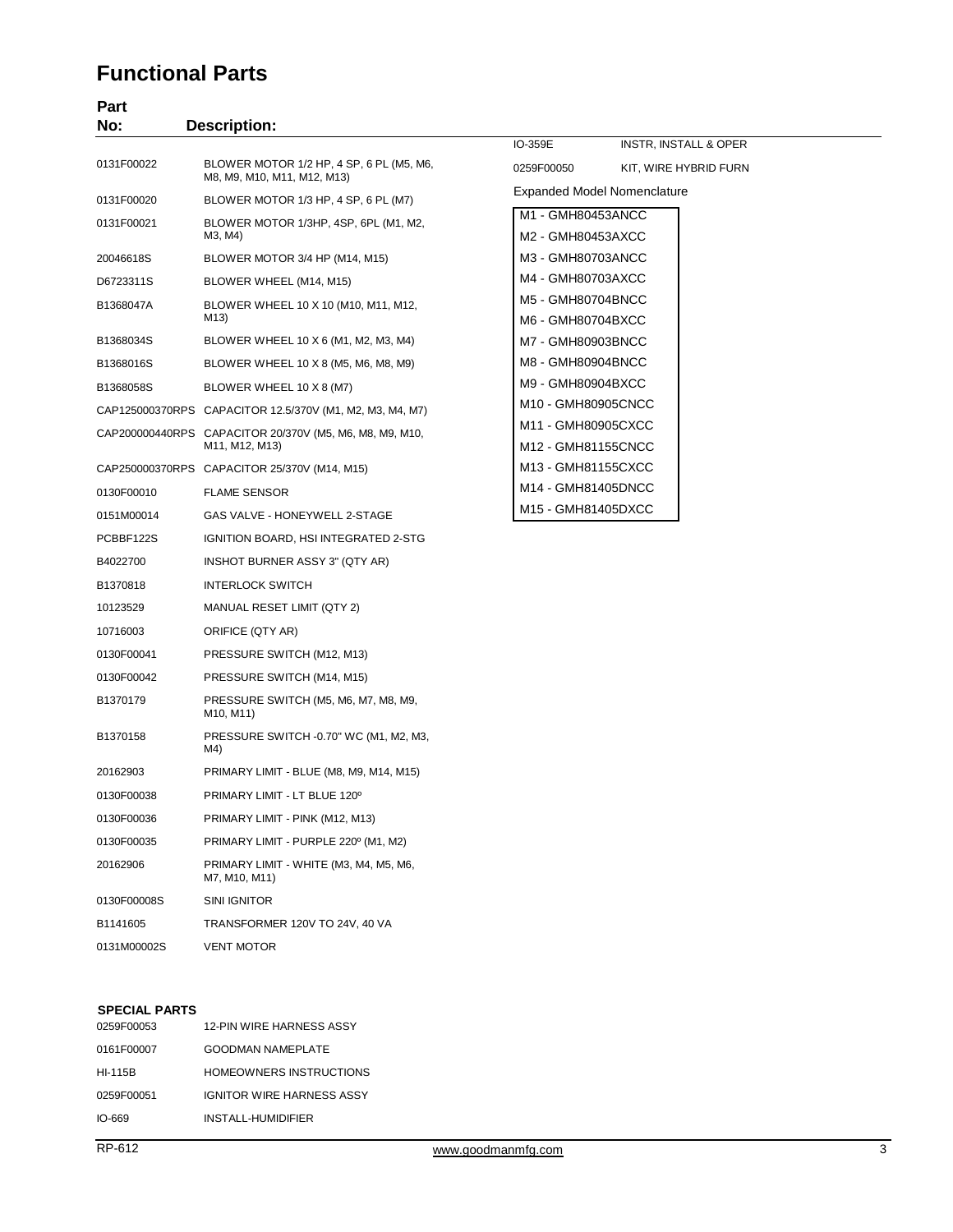## **Cabinet**

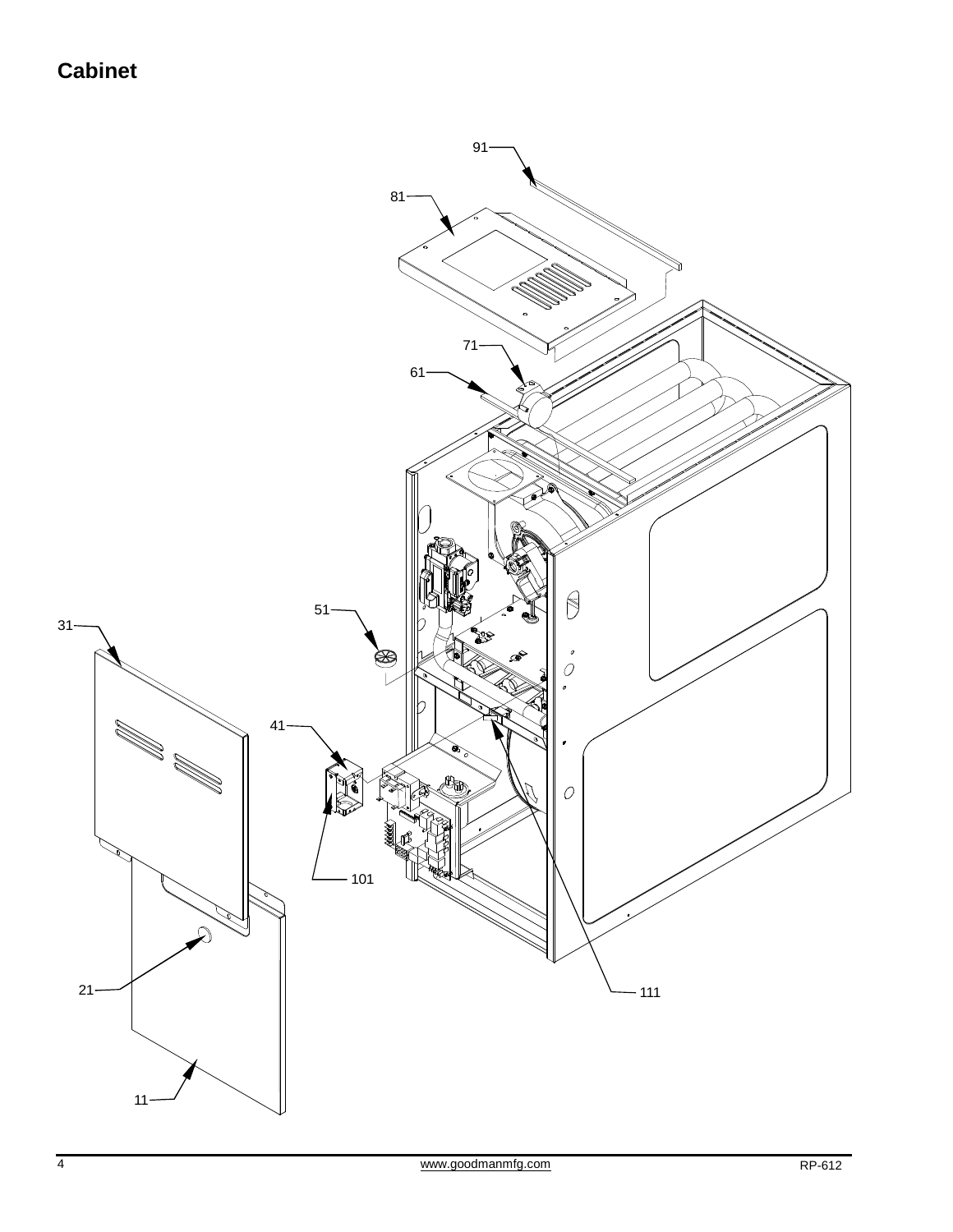## **Cabinet**

|           | Ref. Part<br>No: No: | <b>Description:</b>                               | <b>Ref. Part</b><br>No: No: | <b>Description:</b>                |
|-----------|----------------------|---------------------------------------------------|-----------------------------|------------------------------------|
|           | Image 1:             |                                                   |                             | <b>Expanded Model Nomenclature</b> |
| 11        | 0121F00122DGS        | BLOWER ACCESS DOOR 14" (M1, M2, M3, M4)           | M1 - GMH80453ANCC           |                                    |
| 11        | 0121F00123DGS        | BLOWER ACCESS DOOR 17.5" (M5, M6, M7, M8,         | M2 - GMH80453AXCC           |                                    |
|           |                      | M9)                                               | M3 - GMH80703ANCC           |                                    |
| 11        | 0121F00124DGS        | BLOWER ACCESS DOOR 21" (M10, M11, M12,<br>M13)    | M4 - GMH80703AXCC           |                                    |
| 11        | 0121F00125DG         | BLOWER ACCESS DOOR 24.5" (M14, M15)               | M5 - GMH80704BNCC           |                                    |
| 21        | B1392139             | VIEW PORT BUSHING-BLOWER DOOR                     | M6 - GMH80704BXCC           |                                    |
| 31        | 0121F00120DGS        | CONTROL ACCESS DOOR 21" (M10, M11, M12,           | M7 - GMH80903BNCC           |                                    |
|           |                      | M13)                                              | M8 - GMH80904BNCC           |                                    |
| 31        | 0121F00118DGS        | CONTROL ACCESS DOOR 14" (M1, M2, M3, M4)          | M9 - GMH80904BXCC           |                                    |
| 31        | 0121F00119DGS        | CONTROL ACCESS DOOR 17.5" (M5, M6, M7, M8,<br>M9) | M10 - GMH80905CNCC          |                                    |
| 31        | 0121F00121DGS        | CONTROL ACCESS DOOR 24.5" (M14, M15)              | M11 - GMH80905CXCC          |                                    |
| 41        | 4014502              | J-BOX                                             | M12 - GMH81155CNCC          |                                    |
|           |                      | UNIVERSAL BUSHING WITH SLICE                      | M13 - GMH81155CXCC          |                                    |
| 51        | B1392147             |                                                   | M14 - GMH81405DNCC          |                                    |
| 61        | B13926111            | SEAL STRIP, 1/8 X 1/2 X 14 (M1, M2, M3, M4)       | M15 - GMH81405DXCC          |                                    |
| 61        | B13926112            | SEAL STRIP, 1/8 X 1/2 X 17.5 (M5, M6, M7, M8, M9) |                             |                                    |
| 61        | B13926113            | SEAL STRIP, 1/8 X 1/2 X 21 (M10, M11, M12, M13)   |                             |                                    |
| 61        | B13926114            | SEAL STRIP, 1/8 X 1/2 X 24.5 (M14, M15)           |                             |                                    |
| 71        | 0130F00041           | PRESSURE SWITCH (M12, M13)                        |                             |                                    |
| 71        | 0130F00042           | PRESSURE SWITCH (M14, M15)                        |                             |                                    |
| 71        | B1370179             | PRESSURE SWITCH (M5, M6, M7, M8, M9, M10,<br>M11) |                             |                                    |
| 71        | B1370158             | PRESSURE SWITCH -0.70" WC (M1, M2, M3, M4)        |                             |                                    |
| 81        | 0121F00141DG         | TOP 14" (M1, M2, M3, M4)                          |                             |                                    |
| 81        | 0121F00142DG         | TOP 17.5" (M5, M6, M7, M8, M9)                    |                             |                                    |
| 81        | 0121F00143DG         | TOP 21" (M10, M11, M12, M13)                      |                             |                                    |
| 81        | 0121F00144DG         | TOP 24.5" (M14, M15)                              |                             |                                    |
| 91        | B13926111            | SEAL STRIP, 1/8 X 1/2 X 14                        |                             |                                    |
| 101       | 4015502              | <b>J-BOX COVER</b>                                |                             |                                    |
| 111       | B1370818             | <b>INTERLOCK SWITCH</b>                           |                             |                                    |
| ΝS        | 0259F00053           | 12-PIN WIRE HARNESS ASSY                          |                             |                                    |
| ΝS        | 0161F00007           | GOODMAN NAMEPLATE                                 |                             |                                    |
| ΝS        | 0259F00051           | IGNITOR WIRE HARNESS ASSY                         |                             |                                    |
| ΝS        | 0259F00050           | KIT, WIRE HYBRID FURN                             |                             |                                    |
| NS        | 0270K00015           | SOLID BOTTOM 14" CASE (M1, M2, M3, M4)            |                             |                                    |
| ΝS        | 0270K00016           | SOLID BOTTOM 17.5" CASE (M5, M6, M7, M8, M9)      |                             |                                    |
| <b>NS</b> | 0270K00017           | SOLID BOTTOM 21" CASE (M10, M11, M12, M13)        |                             |                                    |
| NS        | 0270K00018           | SOLID BOTTOM 24.5' CASE (M14, M15)                |                             |                                    |
|           |                      |                                                   |                             |                                    |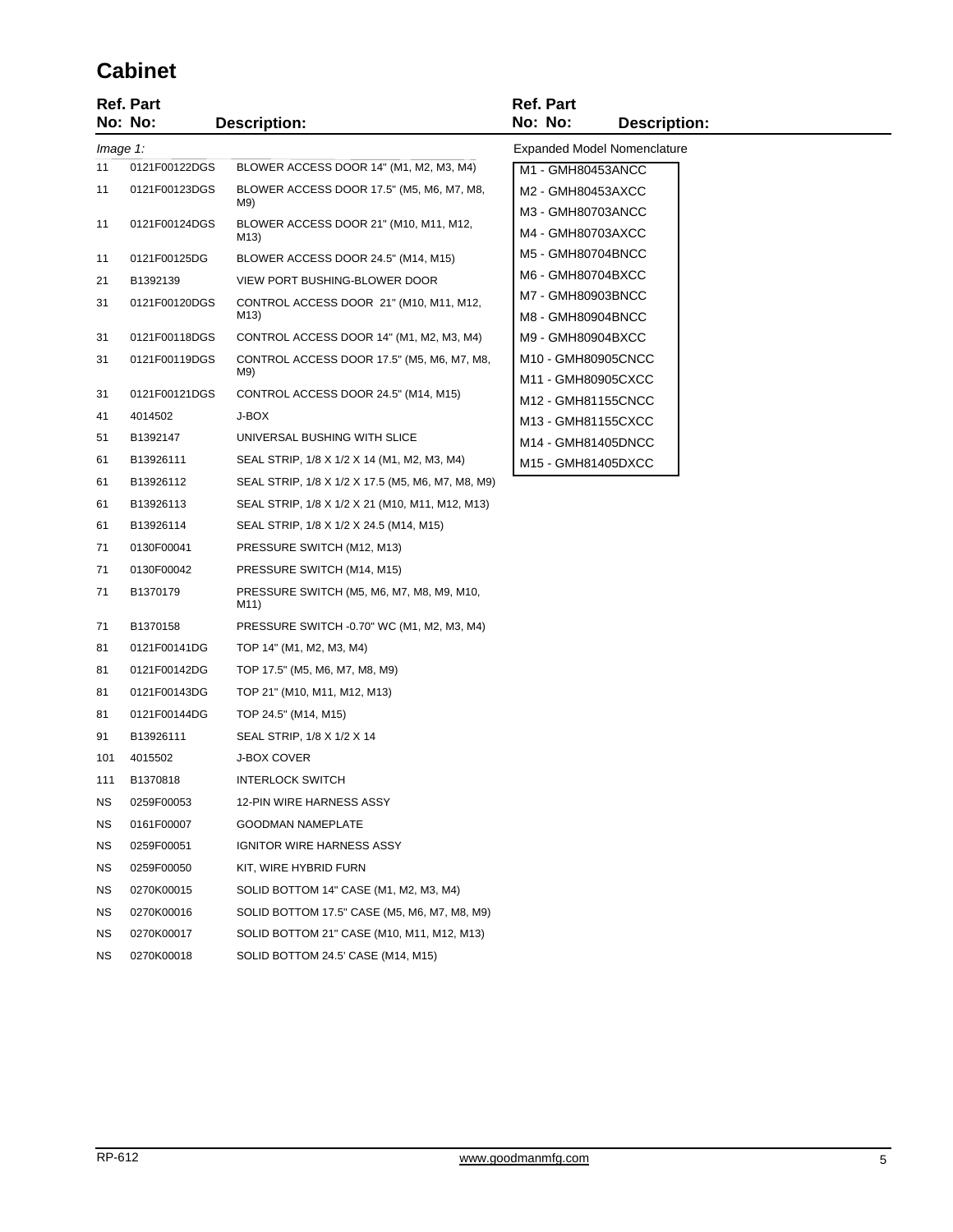# **Heat Exchanger Assembly**

Image 1



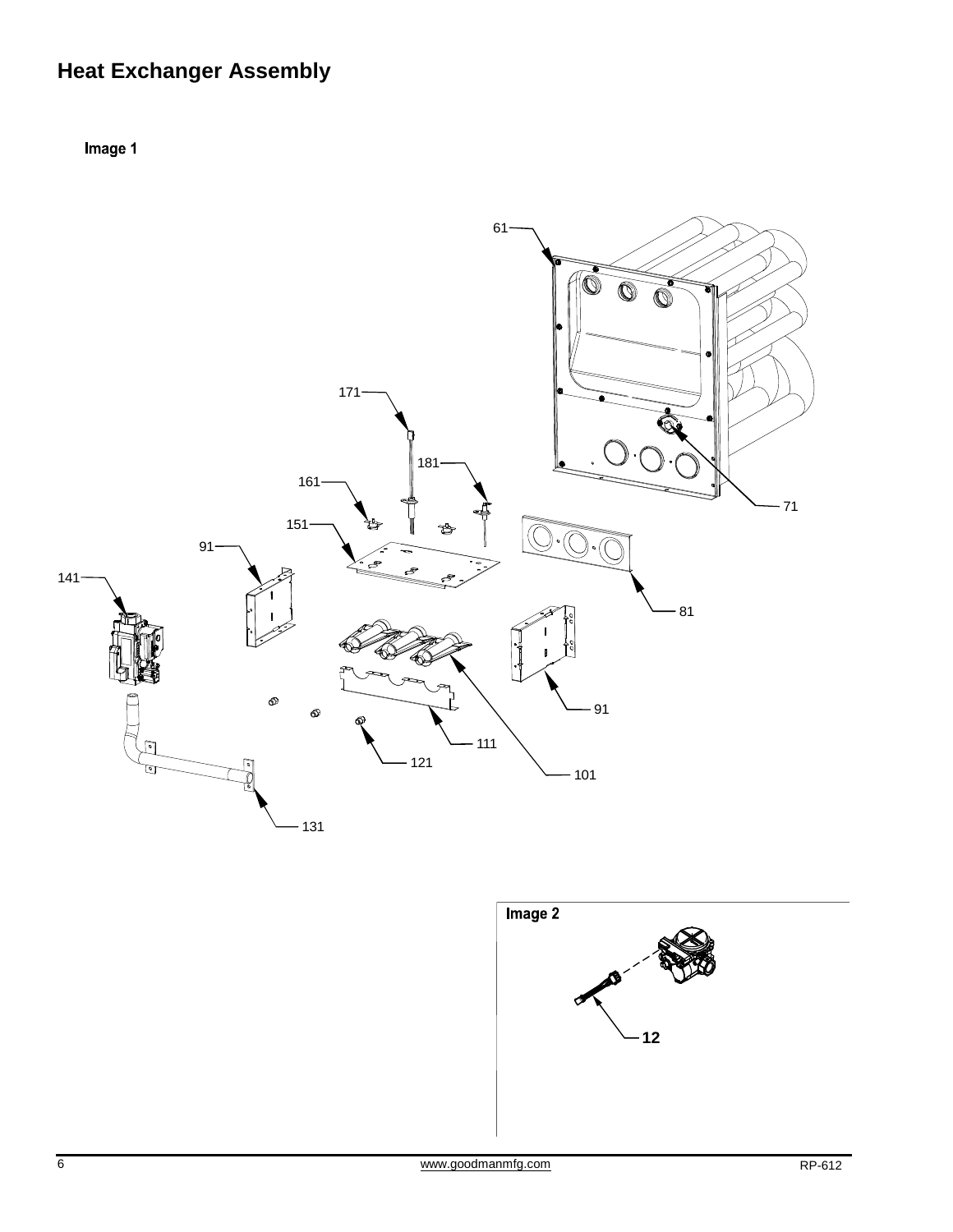## **Heat Exchanger Assembly**

|          | <b>Ref. Part</b> |                                                                                   | <b>Ref. Part</b> |                   |                                          |
|----------|------------------|-----------------------------------------------------------------------------------|------------------|-------------------|------------------------------------------|
|          | No: No:          | <b>Description:</b>                                                               | No: No:          |                   | <b>Description:</b>                      |
| Image 1: |                  |                                                                                   |                  |                   | <b>Expanded Model Nomenclature</b>       |
| 61       | 0270F00900       | HEAT EXCHANGER ASSY (M1, M2)                                                      |                  | M1 - GMH80453ANCC |                                          |
| 61       | 0270F00901       | HEAT EXCHANGER ASSY (M3, M4)                                                      |                  | M2 - GMH80453AXCC |                                          |
| 61       | 0270F00902       | HEAT EXCHANGER ASSY (M7, M8, M9)                                                  |                  | M3 - GMH80703ANCC |                                          |
| 61       | 0270F00903       | HEAT EXCHANGER ASSY (M12, M13)                                                    |                  | M4 - GMH80703AXCC |                                          |
| 61       | 0270F00904       | <b>HEAT EXCHANGER ASSY (M14, M15)</b>                                             |                  | M5 - GMH80704BNCC |                                          |
| 61       | 0270F00929       | <b>HEAT EXCHANGER ASSY (M5, M6)</b>                                               |                  | M6 - GMH80704BXCC |                                          |
| 61       | 0270F00930       | HEAT EXCHANGER ASSY (M10, M11)                                                    |                  | M7 - GMH80903BNCC |                                          |
| 71       | 20162903         | PRIMARY LIMIT - BLUE (M8, M9, M14, M15)                                           |                  | M8 - GMH80904BNCC |                                          |
| 71       | 0130F00036       | PRIMARY LIMIT - PINK (M12, M13)                                                   |                  | M9 - GMH80904BXCC |                                          |
| 71       | 0130F00035       | PRIMARY LIMIT - PURPLE 220° (M1, M2)                                              |                  |                   | M10 - GMH80905CNCC                       |
| 71       | 20162906         | PRIMARY LIMIT - WHITE (M3, M4, M5, M6, M7,<br>M <sub>10</sub> , M <sub>11</sub> ) |                  |                   | M11 - GMH80905CXCC<br>M12 - GMH81155CNCC |
| 81       | 4028000          | ORIFICE SHIELD 2 CELL (M1, M2)                                                    |                  |                   | M13 - GMH81155CXCC                       |
| 81       | 4028001          | ORIFICE SHIELD 3 CELL (M3, M4, M5, M6)                                            |                  |                   | M14 - GMH81405DNCC                       |
| 81       | 4028002          | ORIFICE SHIELD 4 CELL (M7, M8, M9, M10, M11)                                      |                  |                   | M15 - GMH81405DXCC                       |
| 81       | 4028003          | ORIFICE SHIELD 5 CELL (M12, M13)                                                  |                  |                   |                                          |
| 81       | 4028004          | ORIFICE SHIELD 6 CELL (M14, M15)                                                  |                  |                   |                                          |
| 91       | 0121F00146       | BURNER BOX SIDE (QTY 2)                                                           |                  |                   |                                          |
| 101      | B4022700         | INSHOT BURNER ASSY 3" (QTY AR)                                                    |                  |                   |                                          |
| 111      | 0121F00167       | BURNER BRACKET 2B (M1, M2)                                                        |                  |                   |                                          |
| 111      | 0121F00168       | BURNER BRACKET 3B (M3, M4, M5, M6)                                                |                  |                   |                                          |
| 111      | 0121F00169       | BURNER BRACKET 4B (M7, M8, M9, M10, M11)                                          |                  |                   |                                          |
| 111      | 0121F00170       | BURNER BRACKET 5B (M12, M13)                                                      |                  |                   |                                          |
| 111      | 0121F00171       | BURNER BRACKET 6B (M14, M15)                                                      |                  |                   |                                          |
| 121      | 10716003         | ORIFICE (QTY AR)                                                                  |                  |                   |                                          |
| 131      | 0120F00006       | MANIFOLD (M1, M2)                                                                 |                  |                   |                                          |
| 131      | 0120F00007       | MANIFOLD (M3, M4)                                                                 |                  |                   |                                          |
| 131      | 0120F00008       | MANIFOLD (M7, M8, M9)                                                             |                  |                   |                                          |
| 131      | 0120F00009       | MANIFOLD (M12, M13)                                                               |                  |                   |                                          |
| 131      | 0120F00010       | MANIFOLD (M14, M15)                                                               |                  |                   |                                          |
| 131      | 0120F00017       | MANIFOLD (M5, M6)                                                                 |                  |                   |                                          |
| 131      | 0120F00018       | MANIFOLD (M10, M11)                                                               |                  |                   |                                          |
| 141      | 0151M00014       | GAS VALVE - HONEYWELL 2-STAGE                                                     |                  |                   |                                          |
| 151      | 0121F00162       | BURNER BOX TOP 2 CELL (M1, M2)                                                    |                  |                   |                                          |
| 151      | 0121F00163       | BURNER BOX TOP 3 CELL (M3, M4, M5, M6)                                            |                  |                   |                                          |
| 151      | 0121F00164       | BURNER BOX TOP 4 CELL (M7, M8, M9, M10, M11)                                      |                  |                   |                                          |
| 151      | 0121F00165       | BURNER BOX TOP 5 CELL (M12, M13)                                                  |                  |                   |                                          |
| 151      | 0121F00166       | BURNER BOX TOP 6 CELL (M14, M15)                                                  |                  |                   |                                          |
| 161      | 10123529         | MANUAL RESET LIMIT (QTY 2)                                                        |                  |                   |                                          |
| 171      | 0130F00008S      | SINI IGNITOR                                                                      |                  |                   |                                          |
| 181      | 0130F00010       | <b>FLAME SENSOR</b>                                                               |                  |                   |                                          |
| Image 2: |                  |                                                                                   |                  |                   |                                          |
| 12       | 0259M00004       | WIRE HARNESS, ADAPTOR                                                             |                  |                   |                                          |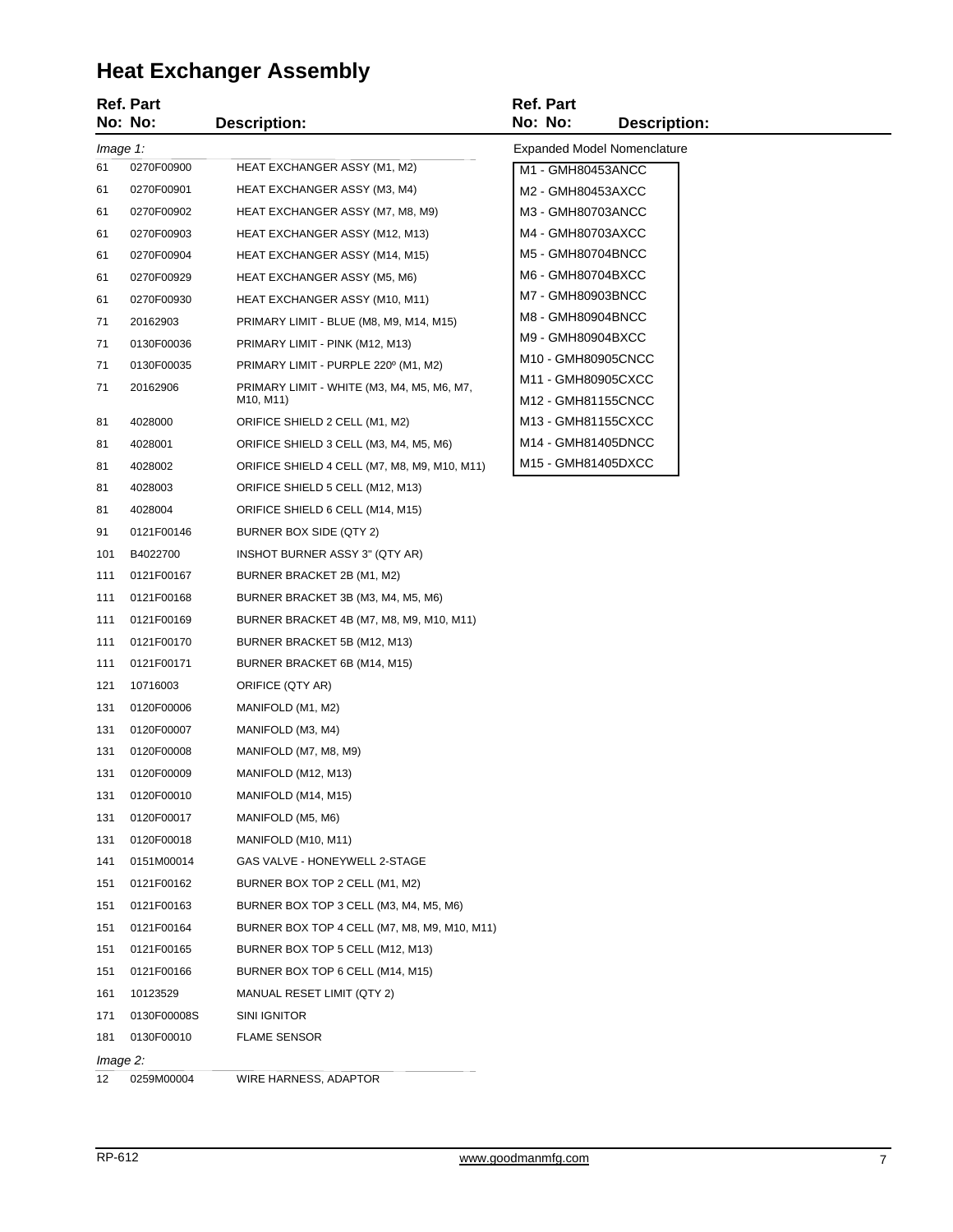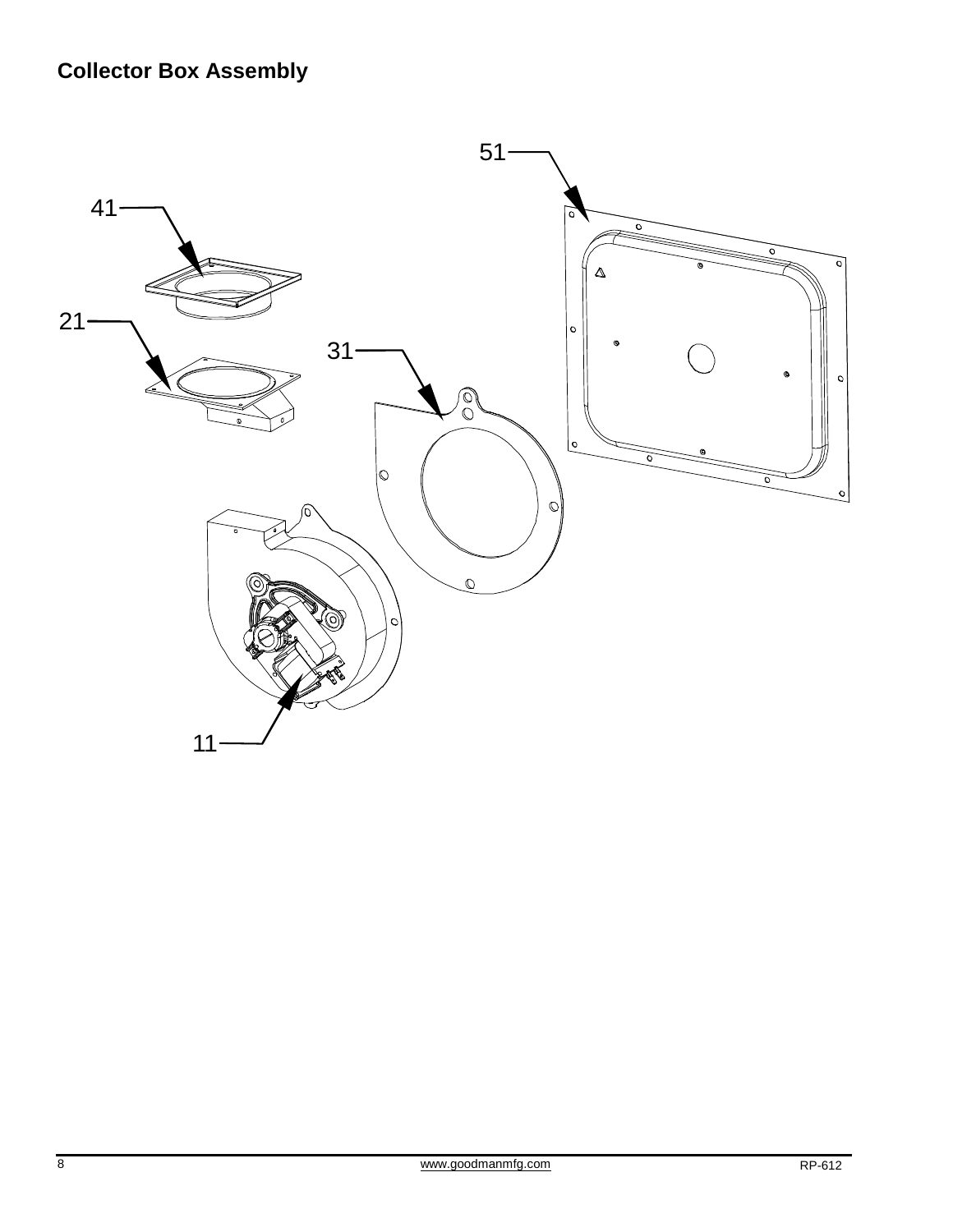## **Collector Box Assembly**

|          | <b>Ref. Part</b> |                                                                 | <b>Ref. Part</b> |                     |  |
|----------|------------------|-----------------------------------------------------------------|------------------|---------------------|--|
|          | No: No:          | Description:                                                    | No: No:          | <b>Description:</b> |  |
| Image 1: |                  |                                                                 |                  |                     |  |
| 11       | 0131M00002S      | <b>VENT MOTOR</b>                                               |                  |                     |  |
| 21       | 0128F00006       | CHIMNEY TRANSITION BOTTOM                                       |                  |                     |  |
| 31       | 0154F00003       | VENT MOTOR GASKET 14" (M1, M2, M3, M4)                          |                  |                     |  |
| 31       | 0154F00004       | VENT MOTOR GASKET 17.5" (M5, M6, M7, M8, M9)                    |                  |                     |  |
| 31       | 0154F00005       | VENT MOTOR GASKET 21" (M10, M11, M12, M13)                      |                  |                     |  |
| 31       | 0154F00006       | VENT MOTOR GASKET 24.5" (M14, M15)                              |                  |                     |  |
| 41       | 4023500          | CHIMNEY TRANSITION TOP                                          |                  |                     |  |
| 51       | 0121F00126       | FLUE COLLECTOR BOX KIT 14" 1.25 DIA (M1, M2)                    |                  |                     |  |
| 51       | 0121F00127       | FLUE COLLECTOR BOX KIT 14" 2.0 DIA (M3, M4)                     |                  |                     |  |
| 51       | 0121F00128       | FLUE COLLECTOR BOX KIT 17.5" 1.75 DIA (M5,<br>M6)               |                  |                     |  |
| 51       | 0121F00161       | FLUE COLLECTOR BOX KIT 17.5" 2.0 DIA (M7,<br>M8, M9)            |                  |                     |  |
| 51       | 0121F00130       | FLUE COLLECTOR BOX KIT 21" 2.25 DIA (M10,<br>M11, M12, M13)     |                  |                     |  |
| 51       | 0121F00131       | FLUE COLLECTOR BOX KIT 24.5" 3.5 DIA (M14,<br>M <sub>15</sub> ) |                  |                     |  |

Expanded Model Nomenclature

| - GMH80453ANCC<br>M1 |
|----------------------|
| M2 - GMH80453AXCC    |
| M3 - GMH80703ANCC    |
| M4 - GMH80703AXCC    |
| M5 - GMH80704BNCC    |
| M6 - GMH80704BXCC    |
| M7 - GMH80903BNCC    |
| M8 - GMH80904BNCC    |
| M9 - GMH80904BXCC    |
| M10 - GMH80905CNCC   |
| M11 - GMH80905CXCC   |
| M12 - GMH81155CNCC   |
| M13 - GMH81155CXCC   |
| M14 - GMH81405DNCC   |
| M15 - GMH81405DXCC   |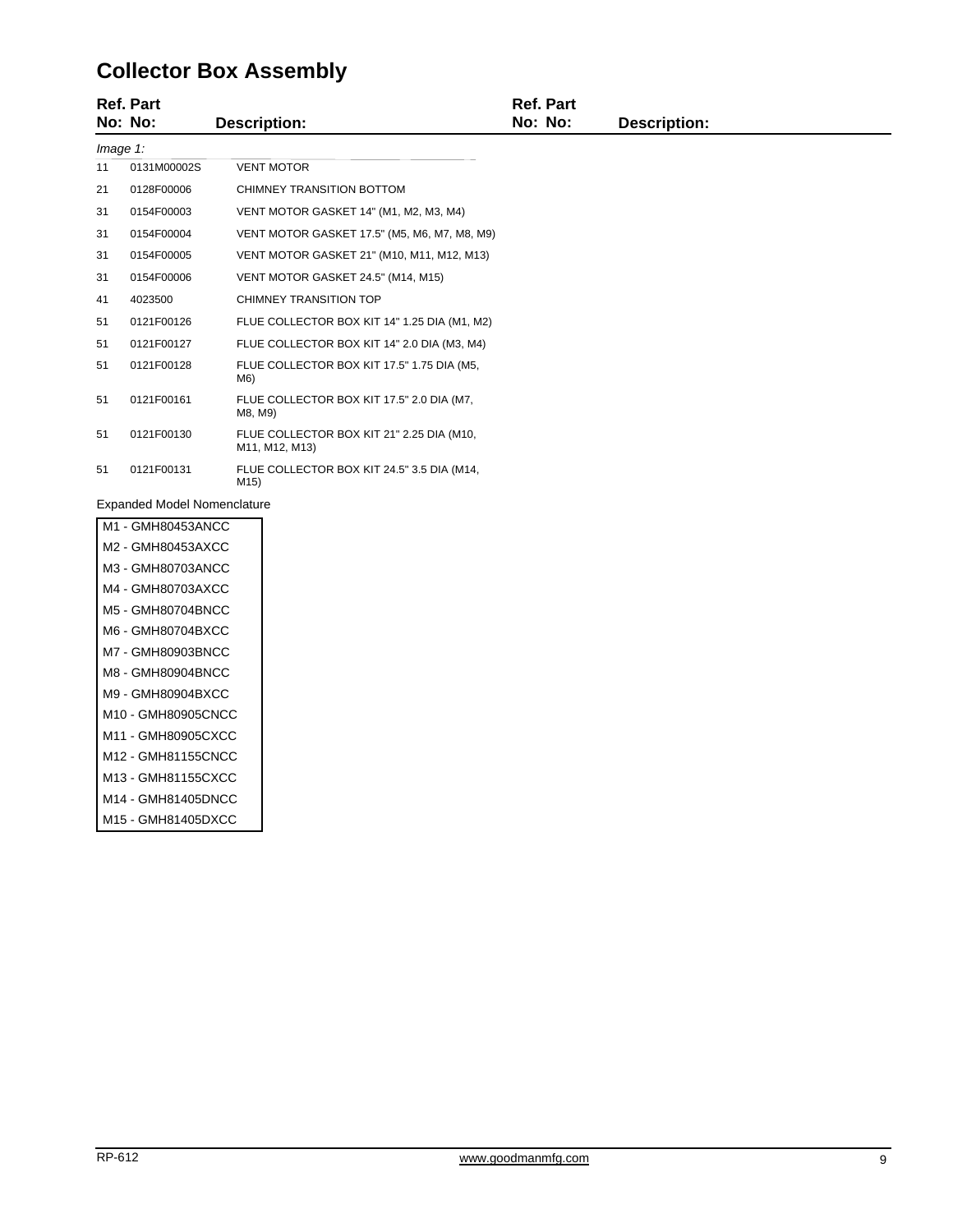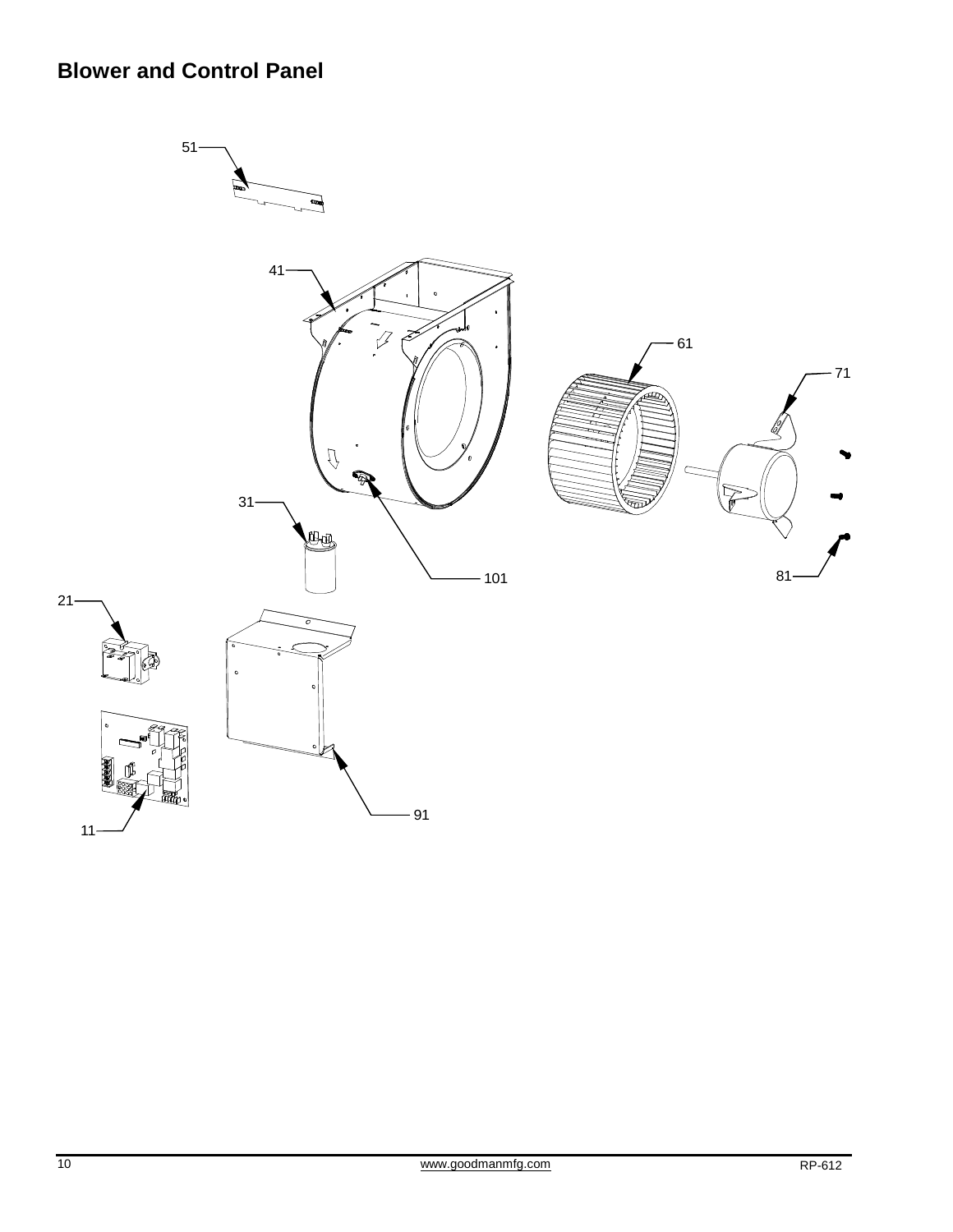### **Blower and Control Panel**

|          | <b>Ref. Part</b><br>No: No:        | <b>Description:</b>                                                       | <b>Ref. Part</b><br>No: No: | <b>Description:</b> |  |
|----------|------------------------------------|---------------------------------------------------------------------------|-----------------------------|---------------------|--|
| Image 1: |                                    |                                                                           |                             |                     |  |
| 11       | PCBBF122S                          | IGNITION BOARD, HSI INTEGRATED 2-STG                                      |                             |                     |  |
| 21       | B1141605                           | TRANSFORMER 120V TO 24V, 40 VA                                            |                             |                     |  |
| 31       |                                    | CAP125000370RPS CAPACITOR 12.5/370V (M1, M2, M3, M4, M7)                  |                             |                     |  |
| 31       |                                    | CAP200000440RPS CAPACITOR 20/370V (M5, M6, M8, M9, M10, M11,<br>M12, M13) |                             |                     |  |
| 31       |                                    | CAP250000370RPS CAPACITOR 25/370V (M14, M15)                              |                             |                     |  |
| 41       | 2539307S                           | BLOWER HOUSING 10 X 10 (M10, M11, M12, M13,<br>M14, M15)                  |                             |                     |  |
| 41       | 2539305S                           | BLOWER HOUSING 10 X 6 (M1, M2, M3, M4)                                    |                             |                     |  |
| 41       | 2539306S                           | BLOWER HOUSING 10 X 8 (M5, M6, M7, M8, M9)                                |                             |                     |  |
| 51       | 764741F                            | BLOWER BLOCK-OFF 10 X 10 (M10, M11, M12,<br>M13, M14, M15)                |                             |                     |  |
| 51       | 764740F                            | BLOWER BLOCK-OFF 10 X 8 (M5, M6, M7, M8, M9)                              |                             |                     |  |
| 51       | 764739                             | BLOWER CUT-OFF 10 X 6 (M1, M2, M3, M4)                                    |                             |                     |  |
| 61       | D6723311S                          | BLOWER WHEEL (M14, M15)                                                   |                             |                     |  |
| 61       | B1368047A                          | BLOWER WHEEL 10 X 10 (M10, M11, M12, M13)                                 |                             |                     |  |
| 61       | B1368034S                          | BLOWER WHEEL 10 X 6 (M1, M2, M3, M4)                                      |                             |                     |  |
| 61       | B1368016S                          | BLOWER WHEEL 10 X 8 (M5, M6, M8, M9)                                      |                             |                     |  |
| 61       | B1368058S                          | BLOWER WHEEL 10 X 8 (M7)                                                  |                             |                     |  |
| 71       | 0131F00022                         | BLOWER MOTOR 1/2 HP, 4 SP, 6 PL (M5, M6, M8,<br>M9, M10, M11, M12, M13)   |                             |                     |  |
| 71       | 0131F00020                         | BLOWER MOTOR 1/3 HP, 4 SP, 6 PL (M7)                                      |                             |                     |  |
| 71       | 0131F00021                         | BLOWER MOTOR 1/3HP, 4SP, 6PL (M1, M2, M3,<br>M4)                          |                             |                     |  |
| 71       | 20046618S                          | BLOWER MOTOR 3/4 HP (M14, M15)                                            |                             |                     |  |
| 81       | M0250558                           | TC SCREW (QTY 3)                                                          |                             |                     |  |
| 91       | 1815817                            | CONTROL MOUNT PANEL                                                       |                             |                     |  |
| 101      | 0130F00038                         | PRIMARY LIMIT - LT BLUE 120°                                              |                             |                     |  |
|          | <b>Expanded Model Nomenclature</b> |                                                                           |                             |                     |  |
|          | M1 - GMH80453ANCC                  |                                                                           |                             |                     |  |
|          | M2 - GMH80453AXCC                  |                                                                           |                             |                     |  |
|          | M3 - GMH80703ANCC                  |                                                                           |                             |                     |  |
|          | M4 - GMH80703AXCC                  |                                                                           |                             |                     |  |
|          | M5 - GMH80704BNCC                  |                                                                           |                             |                     |  |
|          | M6 - GMH80704BXCC                  |                                                                           |                             |                     |  |

- M7 GMH80903BNCC
- M8 GMH80904BNCC
- M9 GMH80904BXCC
- M10 GMH80905CNCC
- M11 GMH80905CXCC
- M12 GMH81155CNCC
- M13 GMH81155CXCC
- M14 GMH81405DNCC
- M15 GMH81405DXCC